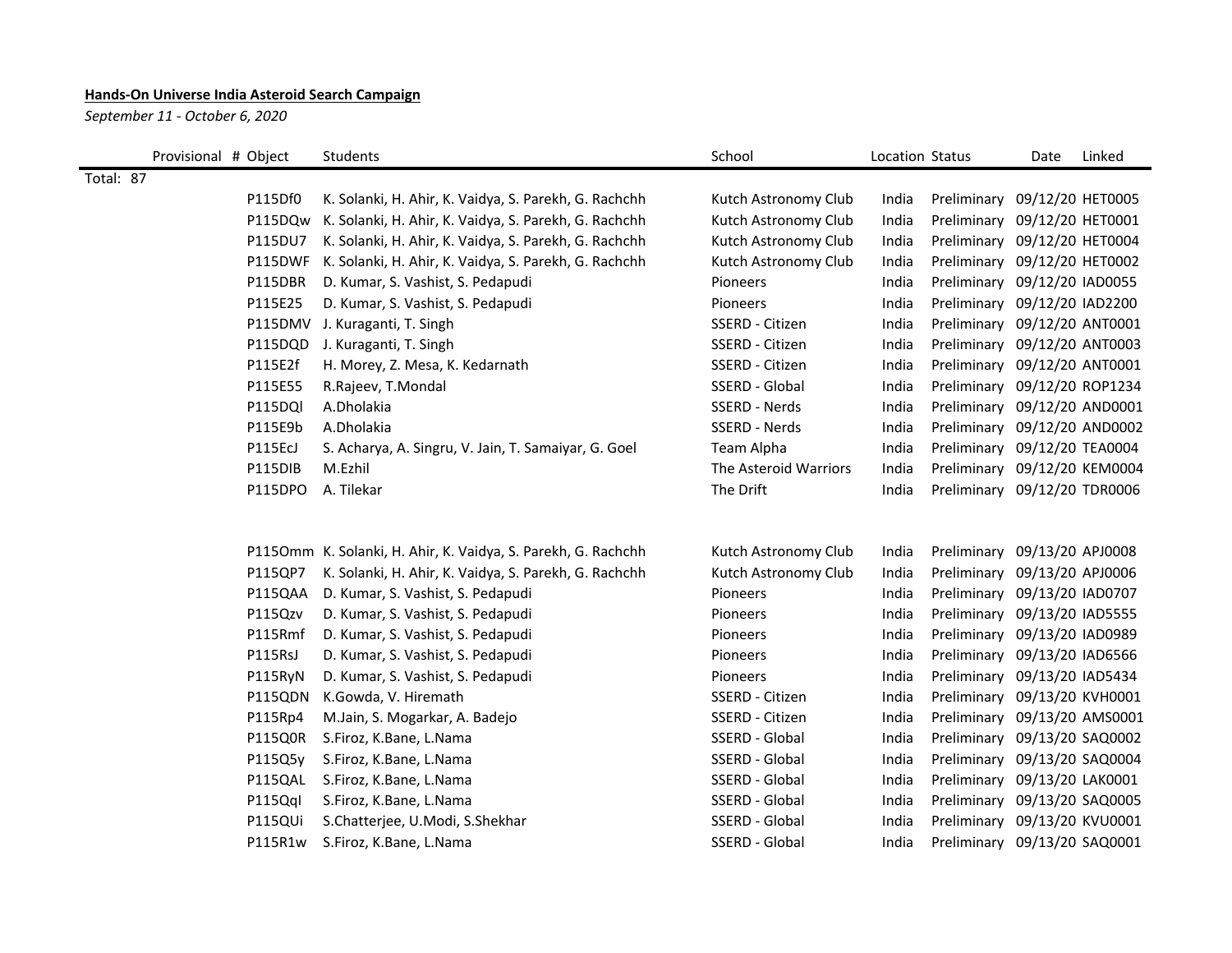| P115R6q | S.Sudugu, R. Thummalapally, T.Govekar                 | SSERD - Global        | India |             | Preliminary 09/13/20 SAM0001 |
|---------|-------------------------------------------------------|-----------------------|-------|-------------|------------------------------|
| P115RBB | D. Khurana                                            | SSERD - Global        | India |             | Preliminary 09/13/20 DSK0012 |
| P115Rkt | S. Pulivarthi, Z.Moriswala, N.Vivek                   | SSERD - Global        | India |             | Preliminary 09/13/20 VIV0001 |
| P115RI0 | S.Sudugu, R. Thummalapally, T.Govekar                 | SSERD - Global        | India |             | Preliminary 09/13/20 TRR0002 |
| P115Rsh | S.Singhal, A.Sharma, A. Vellikannan                   | SSERD - Global        | India |             | Preliminary 09/13/20 SSS0004 |
| P115Ryj | S.Singhal, A.Sharma, A. Vellikannan                   | SSERD - Global        | India |             | Preliminary 09/13/20 AAK0004 |
| P1150mJ | C.Tamada, A.Vineel, D.Talwar                          | SSERD - Nerds         | India |             | Preliminary 09/13/20 CAT0001 |
| P115QRj | M.Prakash, V. Baliga                                  | SSERD - Nerds         | India | Preliminary | 09/13/20 MPV0002             |
| P115RCC | B. Patil, T. Pharlia, H.Gupta                         | SSERD - Nerds         | India | Preliminary | 09/13/20 BGT0001             |
| P115Ro8 | A. Zend, V.Giriyapura, M. Kaur                        | SSERD - Nerds         | India | Preliminary | 09/13/20 AVM0001             |
| P115Rrx | C.Pala, H.Dadhichi                                    | SSERD - Nerds         | India | Preliminary | 09/13/20 CHA0001             |
| P115RoE | G.Kumar, S.Ajikumar, H.SadiqAhamed                    | Supernova             | India | Preliminary | 09/13/20 SHA0006             |
| P115RmZ | S. Acharya, A. Singru, V. Jain, T. Samaiyar, G. Goel  | Team Alpha            | India |             | Preliminary 09/13/20 TEA0023 |
| P115R4p | I.Thirumavalavan                                      | The Asteroid Warriors | India |             | Preliminary 09/13/20 HOU0001 |
| P115RBd | M.Ezhil                                               | The Asteroid Warriors | India |             | Preliminary 09/13/20 KEM0012 |
| P115Rra | M.Ezhil                                               | The Asteroid Warriors | India |             | Preliminary 09/13/20 KEM0014 |
| P115Rqu | H. Kumar, V. Patel                                    | <b>Tribal Skies</b>   | India |             | Preliminary 09/13/20 HEM0001 |
|         |                                                       |                       |       |             |                              |
|         |                                                       |                       |       |             |                              |
| P116i1g | K. Solanki, H. Ahir, K. Vaidya, S. Parekh, G. Rachchh | Kutch Astronomy Club  | India |             | Preliminary 09/16/20 SAP0002 |
| P116i95 | D. Kumar, S. Vashist                                  | Pioneers              | India | Preliminary | 09/16/20 HOU6000             |
| P116ia7 | Y.Rana, P.Agrawal, A.Sharma                           | SSERD - Global        | India | Preliminary | 09/16/20 AAK0001             |
| P116ibl | A.Vishwakarma, A. Zend, M.Prakash                     | SSERD - Nerds         | India | Preliminary | 09/16/20 AAM0002             |
| P116i96 | A.Suresh, H.Raj, G.Kumar                              | Supernova             | India |             | Preliminary 09/16/20 AKS0003 |
| P116pqr | A.Suresh, H.Raj, G.Kumar                              | Supernova             | India |             | Preliminary 09/16/20 AKS0002 |
| P116i88 | M.Ezhil                                               | The Asteroid Warriors | India |             | Preliminary 09/16/20 KEM0016 |
| P116i9O | M.Ezhil                                               | The Asteroid Warriors | India |             | Preliminary 09/16/20 KEM0015 |
| P116i6l | A. Tilekar, M. Patil                                  | The Drift             | India |             | Preliminary 09/16/20 TDR0022 |
|         |                                                       |                       |       |             |                              |
| P116sdE | D. Kumar, S. Vashist, S. Pedapudi                     | Pioneers              | India |             | Preliminary 09/17/20 DSQ0001 |
| P116sdN | J. Kuraganti, K.Gowda                                 | SSERD - Citizen       | India |             | Preliminary 09/17/20 JKG0002 |
| P116sdy | I. Andrew, A. Mishra, M. Tiwari                       | SSERD - Citizen       | India |             | Preliminary 09/17/20 IAM0002 |
| P116sml | J. Thomas, A. Tripathi                                | SSERD - Citizen       | India | Preliminary | 09/17/20 TAJ0001             |
| P116r9k | R.Mathew, U.Modi, S. Pulivarthi                       | SSERD - Global        | India | Preliminary | 09/17/20 UCH0005             |
| P116rO2 | R.Mathew, U.Modi, S. Pulivarthi                       | SSERD - Global        | India |             | Preliminary 09/17/20 UCH0006 |
|         |                                                       |                       |       |             |                              |

P116sfw R.Mathew, U.Modi, S. Pulivarthi SSERD - Global India Preliminary 09/17/20 PSA0001